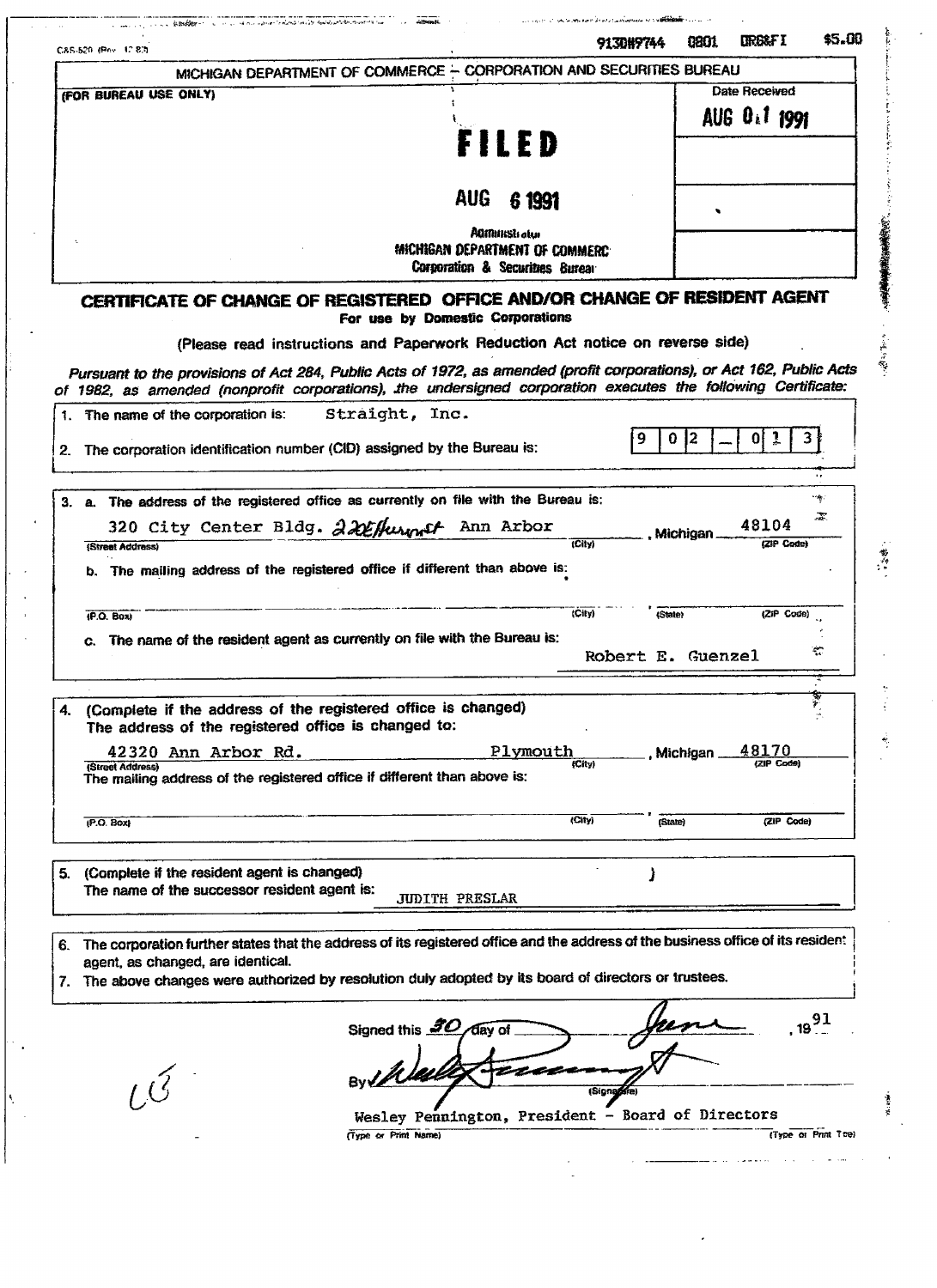C&S-S20 (Rev. 12-851 **DOCUMENT WILL BE RETURNED TO MAME AUDITMAILING ADDRESS** Name of person or organization **INDICATED IN THE BOX BELOW.** Include that the street and number remitting fees: (or P.O. box), city, state and ZIP code.

 $\frac{1}{2} \sum_{i=1}^n \frac{1}{2} \sum_{j=1}^n \frac{1}{2} \sum_{j=1}^n \frac{1}{2} \sum_{j=1}^n \frac{1}{2} \sum_{j=1}^n \frac{1}{2} \sum_{j=1}^n \frac{1}{2} \sum_{j=1}^n \frac{1}{2} \sum_{j=1}^n \frac{1}{2} \sum_{j=1}^n \frac{1}{2} \sum_{j=1}^n \frac{1}{2} \sum_{j=1}^n \frac{1}{2} \sum_{j=1}^n \frac{1}{2} \sum_{j=1}^n \frac{1}{2} \sum_{j=$ 

√ Reis

 $\frac{1}{2}$  and  $\frac{1}{2}$  . The second contract of the second contract of  $\mathcal{L}$  ,  $\mathcal{L}$  , and  $\mathcal{L}$  , and  $\mathcal{L}$  , and  $\mathcal{L}$  , and the second contract of the  $\mathcal{L}$  , and  $\mathcal{L}$ 

| Judy Kramer<br>Harris, Guenzel, Meier & Nichols,<br>121 W. Washington St., Suite 300<br>Ann Arbor, MI 48104 | Preparer's<br>telephone ( |
|-------------------------------------------------------------------------------------------------------------|---------------------------|
|                                                                                                             |                           |
|                                                                                                             |                           |

 $\ddot{\phantom{0}}$ 

Preparer's name and business<br>telephone number:

## **INFORMATION AND INSTRUCTIONS**

- 1. This form is issued under the authority of Act 284, P.A. of 1972, as amended, and Act 162, P.A. of 1982, as amended. The certificate of change of registered office and/or change of resident agent cannot be fifed until this form, or a comparable document, is submitted.
- 2. Submit one original copy of this document. Upon filing, a microfilm copy will be prepared for the records of the Corporation and Securities Bureau. The original copy will be returned to the address appearing in the box above as evidence of filing.

Since this document must be microfilmed, it is important that the filing be legible. Documents with poor black and white contrast, or otherwise illegible, will be rejected.

- 3. This document is to be used pursuant to section 242 of the Act by domestic profit and nonprofit corporations for the purpose of changing their registered office or resident agent, or both. Changes of the registered office and/or resident agent for Foreign corporations must be made by filing an Amended Application for Certificate of Authority to Transact Business in Michigan.
- 4. Item 2 Enter the identification number previously assigned by the Bureau, tf this number is unknown, leave it blank.
- 5. item 3 The address of the registered office and the name of the resident agent must be the same as are designated in the articles of incorporation or subsequent change filed with the Bureau.
- 6. Item 4 A post office box may not be designated as the address of the registered office.
- 7. This certificate must be signed in ink by the president, vice-president, chairperson, vice-chairperson, secretary or assistant secretary of the corporation.
- 8. FEES: Filing fee (Make remittance payable to State of Michigan) ......................\$ 5.00
- 9. Mail form and fee to:
- . Michigan Department of Commerce Corporation and Securities Bureau Corporation Division P.O. Box 30054 Lansing, Michigan 48909 Telephone: (517) 373-0493